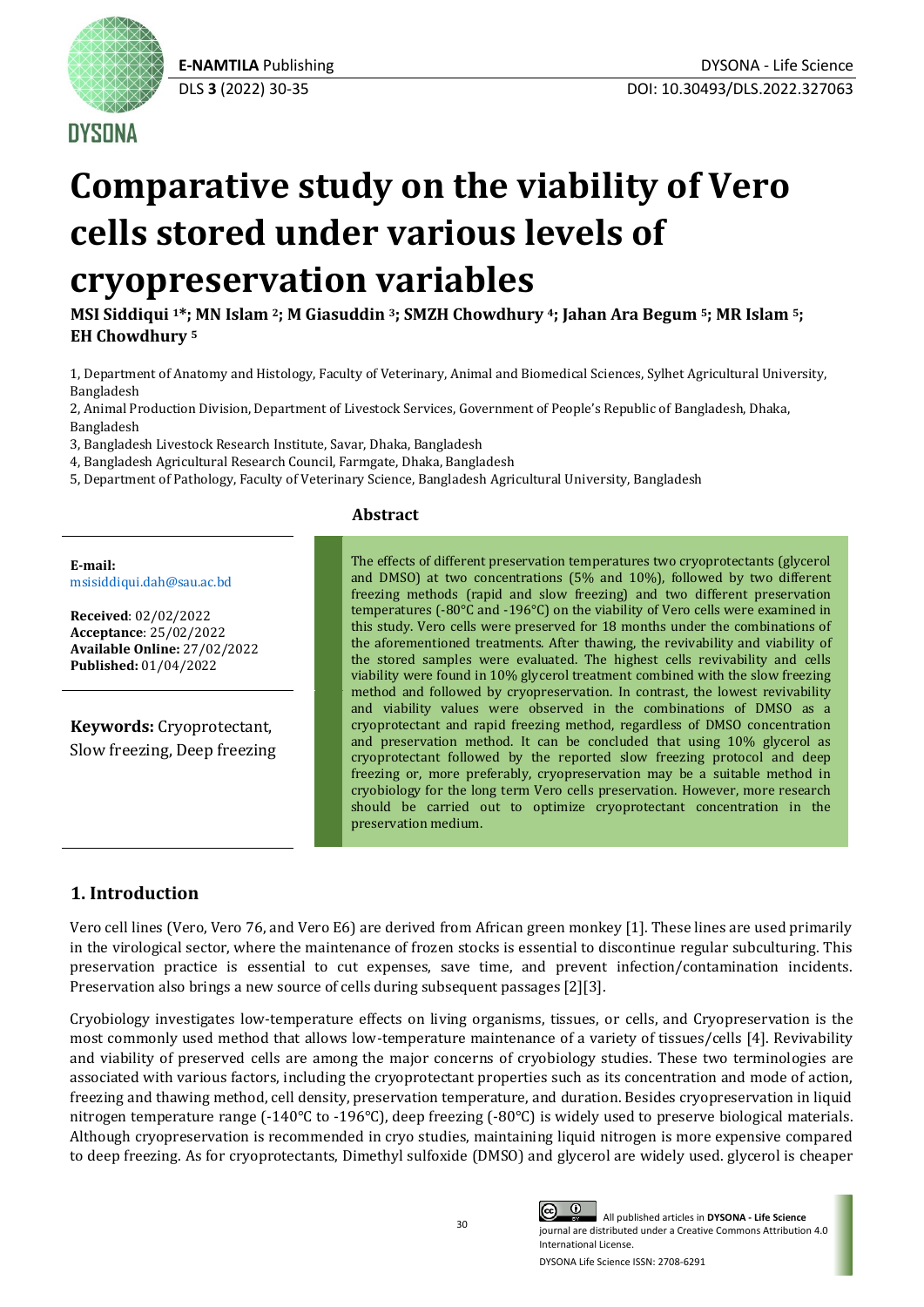and more available; however, the data available regarding its optimum concentration in preservation medium is scarce.

The used freezing technique prior to cold preservation is a determinant factor in the success of cell preservation. The slow freezing protocol reported by [5] resulted in excellent post-preservation observations. Therefore, this study was directed to investigate the impact of different preservation variables, including cryoprotectant type and concentration, freezing method, and preservation temperature on the post-thawing viability of preserved Vero cells.

## **2. Materials and Methods**

## **2.1. Study material**

## **2.1.1. Cell line**

frozen stock Vero cells [6][7][8] were used in this study. Vero cells were obtained from cell line service (CLS, order no. 605372, Germany) (Fig. 1 A).

## **2.1.2. Culture medium and reagents**

The media and reagents used in the current study were: M-199 (Gibco-Invitrogen, cat no. 11825), Bovine calf serum (Gibco-Invitrogen, cat no.10437), 0.25% Trypsin with EDTA (Gibco-Life technologies 20367,C13), DMSO (Gibco-Invitrogen) and glycerol.

## **2.2. Vero cells sub-culturing and maintenance**

Continuous Vero cells sub-culturing and maintenance were accomplished as recommended by [5]. In brief, when confluence reached 80%–100%, the medium was expelled. After washing with PBS, cell dissociation by trypsinization was performed (1 ml of 0.25% Trypsin-EDTA solution). Trypsinization was terminated by adding 1 mL of 50% calf serum. After 10 min of centrifugation at 3000 rpm, the supernatant was poured, and the precipitated cells were resuspended with M-199 medium with 10% calf serum and 2% penicillin-streptomycin solution. Seven successive subcultures were completed to obtain a healthy and strong pure cell for use in the study,

## **2.3. Preservation of Vero cells**

Vero cells (80%–90% confluence) were rinsed and dissociated with Trypsin-EDTA solution. Quick microscopic quality control was conducted at 37°C under an inverted phase contrast microscope (Olympus, CK2-TR, Japan). Then, 10% calf serum was added to terminate trypsinization. The suspension was centrifuged for 10 min at 3000 rpm, and the supernatant was poured. The harvested cells were resuspended with cell culture medium, calf serum, and antibiotics solution with freezing medium containing dimethyl sulfoxide (DMSO) (5 or 10%) or glycerol (5 or 10%) and made up to 100% with a final concentration of 106 - 3×106 viable cells per mL. The resuspended cells were distributed into labeled 2.0 ml cryogenic vials (Corning).

## **2.3.1. Slow freezing protocol**

Properly labeled cryovials were introduced to a scheduled temperature gradient. First, the vials were kept at 2-8°C for 2 hours, then -20°C for 6 hours, followed by -80°C overnight in a deep freezer. The cryovials were finally cryopreserved at liquid nitrogen (-196°C) (Cryopreservation treatment) in liquid nitrogen or kept at deep freezer (Deep freezing treatment).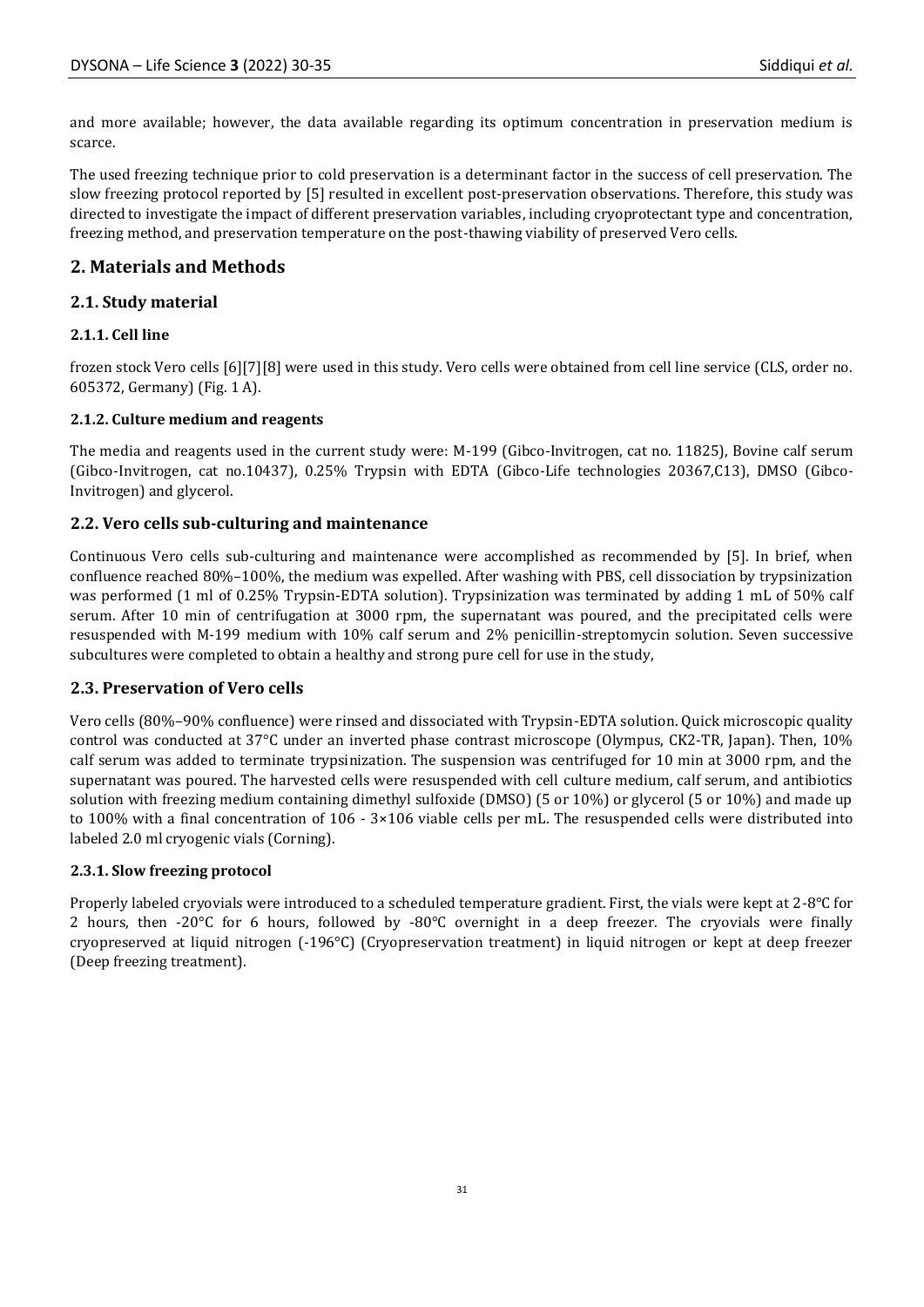#### **2.3.2. Rapid freezing protocol**

Properly labeled cryovials were transferred directly to the deep freezer (-80°C) or liquid nitrogen (-196°C).

Both slowly and rapidly frozen cryovials were preserved under these constant conditions for 18 months.

#### **2.4. Revivability and viability tests**

An equal number of the preserved Vero cells (30 vials from each treatment) were used for the revivability test providing the same environment and culture media for continuous sub-culturing following [5] recommendations. The vials were thawed in a water bath at 37°C. Trypan blue dye exclusion staining method [9] was performed to estimate post-thawing cell viability. An equal volume of the thawed cell stock and 0.4% trypan blue dye solution were mixed instantly after thawing. Cell suspension (20 µl) was examined using a hemocytometer (Fig. 1 B). Based on the development of blue color, dead and viable Vero cells were counted (Fig. 1 C), and viability was estimated using the following formula:

Cells Viability  $(\%) = \frac{\text{Number of viable cells}}{\text{Mean of a}}$ total cell number

#### **2.5. Statistical analysis**

Revivability was recorded for each vial as 0 (not-revived) or 1 (revived). In order to compare the investigated treatments in terms of revivability, the binary logistic regression method was. Viability test means were

compared using ANOVA test. All statistical analyses were conducted using Minitab 19.

#### **3. Results**

#### **3.1. Preserved Vero cells revivability**

The highest revivability was recorded in the event of 10% glycerol with combined with slow freezing method and cryopreservation conditions (83.33%) while the lowest revivability was observed under 5% DMSO combined with rapid freezing method and a deep freezing preservation (Fig. 2 A). Overall, it was noticed that glycerol, higher cryoprotectant concentration (10%), slow freezing method, and cryopreservation (-196°C) treatments scored higher than DMSO, lower cryoprotectant concentration (5%), rapid freezing method, and deep freezing treatments, respectively (Fig. 2 A). However, binary logistic regression analysis showed that the increase in revivability was only significant when comparing different cryoprotectant concentrations and freezing methods (Table 1). No significant effect of treatment combinations was observed; therefore, the combined effects were not considered in the binary logistic regression model.



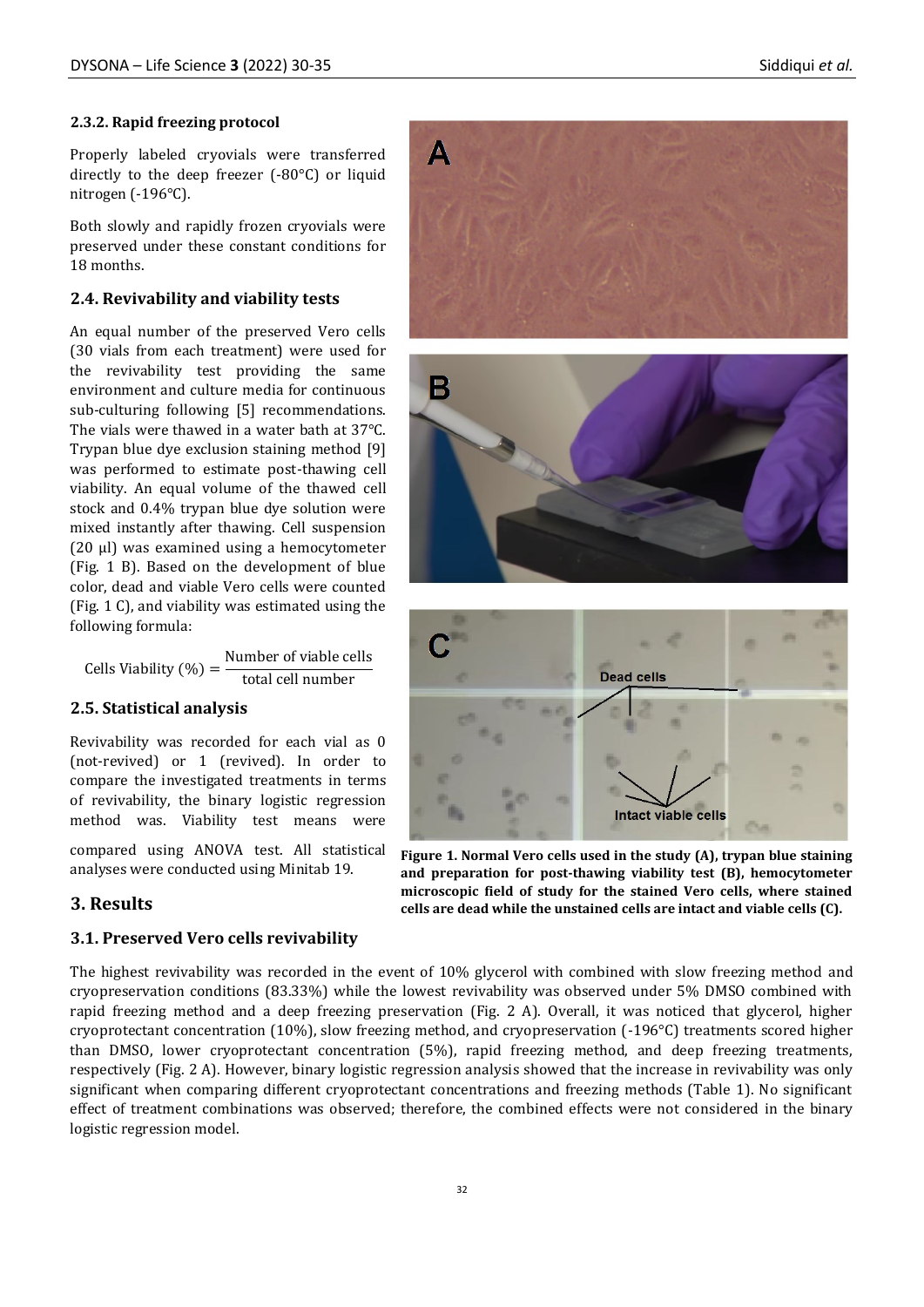| Table 1. Binary logistic regression analysis results for |
|----------------------------------------------------------|
| post-thawing revivability of preserved Vero cells under  |
| various preservation treatments.                         |

| Source                                | DF | Seq    | $Chi-$             |
|---------------------------------------|----|--------|--------------------|
|                                       |    | Meana  | Square             |
| Regression                            |    | 7.501  | $30.00**$          |
| Cryoprotectant material <sup>b</sup>  |    | 3.231  | 3.23 <sup>ns</sup> |
| Cryoprotectant                        |    | 7.593  | $7.59**$           |
| concentration <sup>c</sup>            |    |        |                    |
| Freezing method d                     |    | 16.078 | 16.08**            |
| Preservation temperature <sup>e</sup> |    | 3.103  | 3.10 <sub>ns</sub> |

a Sequential mean deviance

b DMSO and Glycerol

c 10% and 5%

d Rapid and Slow freezing

e Cryopreservation (-196°C) and Deep freezing (-80°C) ns: non-significant, \*: significant at *p<0.05*, \*\*: significant at *p<0.01*

#### **3.2. Preserved Vero cells viability**

Similar to the revivability test, the highest viability percentage was observed under 10% glycerol treatment combined with slow freezing technique and cryopreservation reaching 90.5%. In contrast, the lowest viability percentages were observed under the combination of using DMSO as a cryoprotectant with rapid freezing regardless of preservation temperature (Fig. 2 B). Significant differences were noticed between freezing methods, with slow freezing being superior compared to the rapid method.

### **4. Discussion**

The highest revivability results were observed using the slow freezing method regardless of other variables, similar to the findings reported in [8]. This observation is attributed to the higher risk of sudden



**Figure 2. Post-thawing Vero cells revivability (A) and viability (B) after 18 months of preservation at under two concentrations of cryoprotectants (D: DMSO and G: Glycerol), two freezing methods (Rapid and Slow freezing), and two preservation temperatures (Deep freezing at -80°C and Cryopreservation at - 196°C).**

freeze shock in the cells exposed to the rapid freezing method compared to the slow freezing method. These findings support the presentment of [6][7]. In fact, it is preferable to decrease storage vials temperature gradually at a rate of 1°C per minute for better preservation results [5], which corresponds with the slow freezing method used in this work. The cells viability was found the highest using the slow freezing method,

It was noticed that glycerol resulted in better preservation results than DMSO. The differences between glycerol and DMSO might be due to the differences in their mode of action as cryoprotectants. However, there were no overall significant differences between the two substances. Therefore, the use of glycerol as a cheap cryoprotectant can be recommended for long-term Vero cells preservation.

On the other hand, a higher cryoprotectant concentration resulted in higher revivability results, which corresponds with [8]. The highest cell viability in the case of DMSO was 81.6% at 10% concentration, which agrees with [10], who recommended the use of 10% DMSO to preserve BHK-21 cells. On the other hand, few related studies have been conducted with glycerol being the recommended cryoprotectant. For instance, [11] reported using 10% glycerol for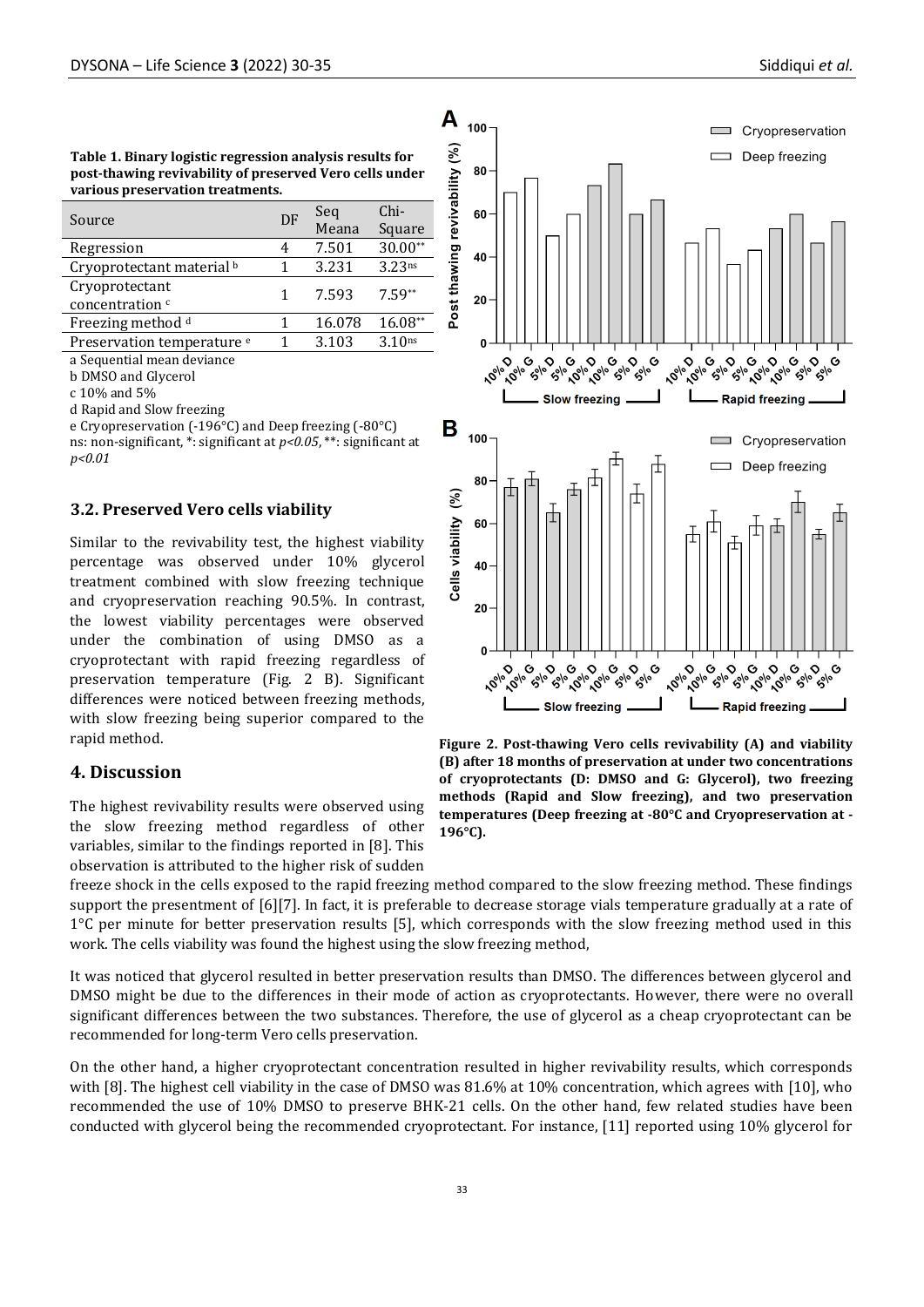the cryopreservation of rat morulae. Another study was carried out by [12] on cryopreservation of rhesus monkey (*Macaca mulatta*) sperm where it was found that 5% glycerol had a better preservative effect compared to 5% DMSO, which is in accordance with the present findings.

Although higher viability was observed under high cryoprotectant concentration, which is similar to many previous reports [8][13][14], toxicity studies revealed that DMSO shows maximum notoxious effect on animal cells above 4% [15], which might negatively affect cell viability. Similarly, glycerol at a concentration of 5% resulted in high toxicity in cryopreserved stallion spermatozoa [16]. Therefore, more research should be carried out to optimize cryoprotectant concentration in the preservation medium.

## **5. Conclusion**

It can be concluded that using 10% glycerol as cryoprotectant followed by the reported slow freezing protocol and deep freezing or, more preferably, cryopreservation may be a suitable method in cryobiology for the long term Vero cells preservation.

## **6. Acknowledgement**

This work was supported by Bangladesh Agricultural Research Council (BARC), Ministry of Agriculture, Government of the Peoples Republic of Bangladesh (Grant numbers SPGR-360, NATPPhase-1, BARC).

## **References**

- 1. Yasumura Y, Kawakita Y. Studies on SV40 in tissue culture-preliminary step for cancer research *in vitro*. Nihon rinsho. 1963;21:1201-15.
- 2. Liu G, Zhao L, Cui L, Liu W, Cao Y. Tissue-engineered bone formation using human bone marrow stromal cells and novel β-tricalcium phosphate. Biomed. Mater. 2007;2(2):78. [DOI](https://doi.org/10.1088/1748-6041/2/2/004)
- 3. Xiang Y, Zheng Q, Jia B, Huang G, Xie C, Pan J, Wang J. *Ex vivo* expansion, adipogenesis and neurogenesis of cryopreserved human bone marrow mesenchymal stem cells. Cell Biol. Int. 2007;31(5):444-50. [DOI](https://doi.org/10.1016/j.cellbi.2006.11.012)
- 4. Rall WF. Factors affecting the survival of mouse embryos cryopreserved by vitrification. Cryobiology. 1987;24(5):387-402. [DOI](https://doi.org/10.1016/0011-2240(87)90042-3)
- 5. Ammerman NC, Beier‐Sexton M, Azad AF. Growth and maintenance of Vero cell lines. Curr Protoc Microbiol. 2008;11(1):A-4E.
- 6. Siddiqui MS, Giasuddin M, Chowdhury SM, Islam MR, Chowdhury EH. Comparative effectiveness of Dimethyl Sulphoxide (DMSO) and Glycerol as cryoprotective agent in preserving Vero cells. Bangladesh vet. 2015;32(2):35- 41[. DOI](https://doi.org/10.3329/bvet.v32i2.30608)
- 7. Siddiqui MS, Giasuddin M, Chowdhury SM, Islam MR, Chowdhury EH. Effect of Slow and Rapid Freezing Method on the Viability of Cryopreserved Vero Cells. Glob Acad J Pharm Drug Res. 2019;1:10-3.
- 8. Siddiqui MS, Parvin R, Giasuddin M, Chowdhury SM, Islam MR, Chowdhury EH. The effect of different concentrations of Dimethyl sulfoxide (DMSO) and glycerol as cryoprotectant in preserving Vero cells. Bangladesh vet. 2016;33(1):1-7. [DOI](https://doi.org/10.3329/bvet.v33i1.33307)
- 9. Louis KS, Siegel AC. Cell Viability Analysis Using Trypan Blue: Manual and Automated Methods. In: Stoddart M. (eds) Mammalian Cell Viability. Methods in Molecular Biology (Methods and Protocols). Humana Press. 2011;740:7-12[. DOI](https://doi.org/10.1007/978-1-61779-108-6_2)
- 10. Durrani A, Mirza A, Khan ZH, Khan N, Kulkarni SS, Ali Y. Adaptation of mammalian cell from 10% serum medium to serum free or low serum media. Int. j. appl. res. 2015;1(9):770-2.